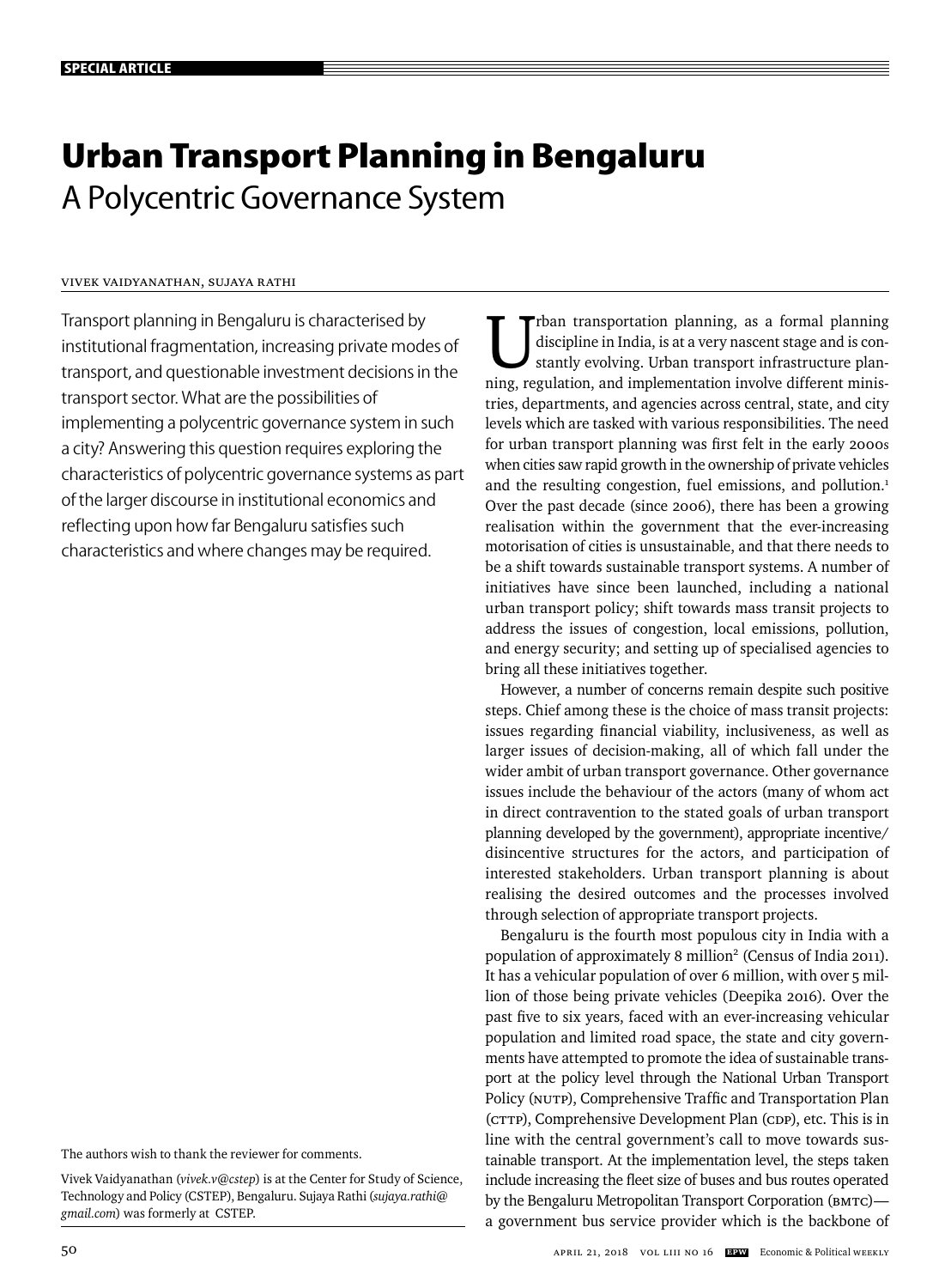public transport in Bengaluru—introducing a metro rail system, creating specialised agencies to deal with issues of urban transport planning, promoting the use of non-motorised transport modes, etc. These positive steps have, however, been accompanied by challenges, chief among them being: an apparent bias towards "big ticket;" absence of any kind of alternative analysis while deciding on major urban transport projects (which almost certainly would bring out multiple project options with respective cost implications); almost complete lack of stakeholder consultation/citizen-participation in the official decision-making process; and, finally, the lack of delegation of power to agencies which should ideally be in charge of urban transport planning for the city.

In the case of Bengaluru, as in the case of other Indian cities, the question regarding governance that is repeatedly raised is one of legitimacy and representativeness. These are issues which lead back to the fact that these are largely governance/ institutional issues which need to be addressed. This paper explores whether institutional economics provide clues to answering some of the challenges posed in the case of Bengaluru. The paper specifically applies the work of Elinor Ostrom (winner of the Nobel Prize for economics in 2009) on management of common property resources to the case of Bengaluru with respect to urban transport planning.

# **Institutional Economics**

Institutional economics incorporates the role of institutions to explain how transactions can be coordinated at a low cost. "New institutional economics," which is considered complementary to neo-classical economics, addresses questions about institutions focusing on transactions and how governance structures can make them most efficient. Original institutional economics (OIE), on the other hand, focuses on the dynamics and evolution of institutions. Institutions are defined as "rules of the game;" they can be broadly classified as informal (involving values, ethics, etc) and formal rules (laws, regulation, etc). Institutional economics concerns itself with structuring these institutions and how they in turn affect human behaviour to produce a certain output.

The work on polycentric governance systems by Elinor and Vincent Ostrom, with emphasis on "rules" and "self-governance," can be considered to be at the intersection of institutional economics and political science. It is being studied by academics for compatibilities with traditional institutional economic theories.

# **Polycentricity and the Ostroms**

The work of the Ostroms with polycentricity began at a time in the 1960s and 1970s when the existence of multiple political units was considered a pathological (negative) phenomenon. It was a time of metropolitan governance reform, the aim of which was to replace multiple small political units in a metropolitan area with larger political units that governed larger urban areas. Their contention was that the one-size-fits-all policy was ineffective and that "some services are produced more efficiently on a large scale while other services may be produced more efficiently on a small scale." They further argued that the multiplicity of agencies was not necessarily a pathological phenomenon and, in fact, indicated healthy competition (something that was encouraged in a market economy as well).

The Ostroms worked on real world issues to show that polycentricity actually worked. Their seminal studies on the appropriate size of police units demonstrated that smaller police units were more efficient than larger ones. Their work showed how the size of the governmental units affected output and efficiency of service provision. They also demonstrated that preferences within neighbourhoods tend to be homogeneous than preferences across an entire metropolitan area. Citizens living in these neighbourhoods are not merely consumers but producers of commodities and services and are capable of being part of the governance mechanisms (self-governance).

A polycentric political system was one that had multiple centres of power, fragmented authority, and overlapping jurisdictions "within a set of ordered rules" (Ostrom 2009)*.* The "rule of law" principle is central to any polycentric system; thus, polycentric systems are "rule of law systems." A political system with multiple decision-making centres would not be called polycentric if those centres are not governed by a common set of rules. Importantly, a polycentric governance system is one where no agency has monopoly. This is because these agencies operate under the rule of law.

The concept of "citizens as co-producers" is central to a polycentric system. Citizens of a community are well aware of the issues in different domains and are in a position to contribute constructively towards co-producing those goods and services, thereby becoming producer–consumers. Co-production is a function of technology, economics, and institutions. It is possible (in fact encouraged) if a change in input, where citizens replace part of the traditional production function performed by existing producers, leads to a marginal increase in output. It also depends on the institutional arrangements, which is to say that the existing institutional arrangements must first allow the functioning of a co-production function and also incentivise it.

Yet another concept central to the notion of polycentric governance systems is that of federalism. According to Vincent Ostrom, federalism is one way to capture and operationalise a polycentric system. A federal structure with dispersion of decision-making capabilities "allows for substantial discretion to individuals for effective constraints on the action of governments," and that is an essential part of democratic societies.

For polycentric governance systems to be effective, they need to have a built-in self-correction mechanism. That is to say that if the possibility of any kind of opportunistic behaviour arises, a polycentric system with multiple power centres at differing scales would provide citizens the opportunity to intervene and correct its flaws. Thus, polycentric governance systems have the ability to provide incentives that will lead to self-organised and self-correcting institutional change.

Since polycentric systems depend upon values and cultures of the individuals shaping and creating them, these become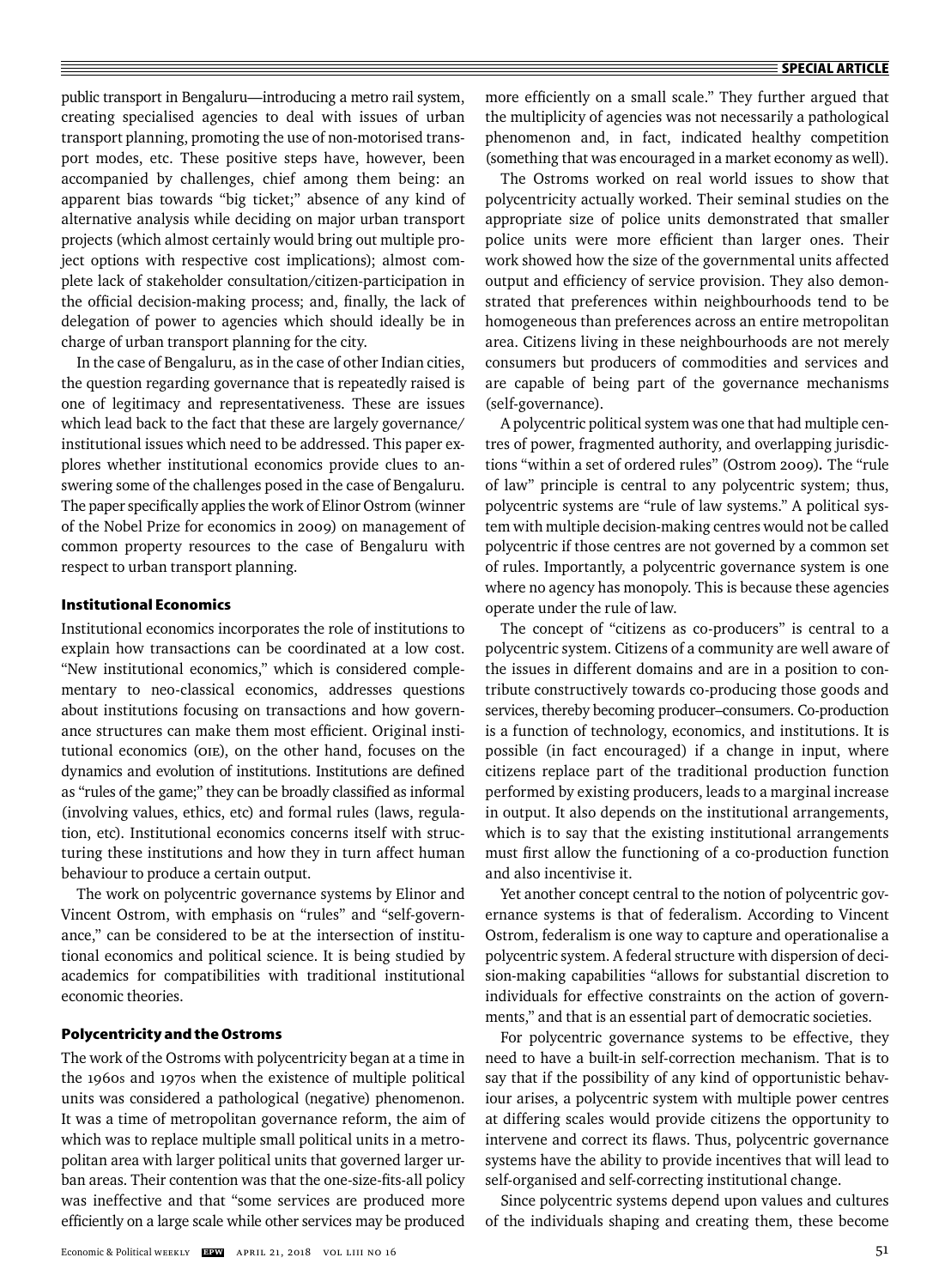# important to the operation of that system. In essence, therefore, a polycentric system involves discussion on "rules, constitutions, fundamental political values, and cultural adaptability in maintaining them."

# **Other Theorists of Polycentricity**

The next phase of theorising polycentric governance systems was proposed by Paul Aligica and Vlad Tarko.3

In addition to the original polycentric concepts propounded by the Ostroms, Aligica and Tarko add the additional concept of "positive anarchy." Positive anarchy studies overlap with some studies on polycentricity in relation to that of multiple power centres. While some positive anarchy studies talk about the ill-effects of polycentricity (caused by the existence of multiple power centres), polycentricity itself talks about the existence of multiple power

centres within a given set of rules. According to Aligica and Tarko, only peaceful instances of anarchy constitute polycentricity (because of the functioning and enforcement of rules).

Through their research, Aligica and Tarko (2012) came up with a new definition of polycentricity:

Polycentricity emerges as a non-hierarchical, institutional, and cultural framework that makes possible the coexistence of multiple centers of decision making with different objectives and values, and that sets up the stage for an evolutionary competition between the complementary ideas and methods of those different decision centres…Based on the above overview, we are now in a position to restate an important point. Implied in the effort to untangle and elaborate the concept of polycentricity is the crucial assumption and expectation that it provides a unified conceptual framework for analysing and comparing different "spontaneous order" phenomena, that is, for understanding different forms of social self-organization as special cases of a more general unique evolutionary phenomenon.

The key contribution of these theorists lies in making the three conditions of polycentric governance systems sharper. They set out to identify and list the necessary conditions for a polycentric system, and also identify those attributes within those necessary conditions that lead to different kinds of polycentric systems.

They retain the three key conditions (multiple decision centres, an overarching set of rules, and spontaneous order) essential for any polycentric system, and develop attributes for each of those three characteristics. These theorists have come up with their own representation of essential attributes of the three conditions (already established by the Ostroms) that make up the 288 different kinds of polycentric governance systems.

The theorists list out three necessary attributes for a polycentric order to exist and function (Figure 1). These are:

(i) Active exercise of diverse opinions and preferences: This means that the opinions expressed by different members are

**Fig ure 1: Structure of a Polycentric System**



Source: Aligica and Tarko (2012).

put into practice. It does not simply mean that one individual imposes his/her own rule.

(ii) Autonomous decision-making centres: This is yet another necessary condition for polycentricity to exist. The theorists distinguish between different levels of decision-making and conclude that, for polycentricity to be effective, the different overlapping decision centres at the operational level should function autonomously from the decision centres at the higher level.

(iii) Incentives compatibility: This is the final necessary condition. Taking forward the work developed by the Ostroms, there has to be an alignment between the rules and incentives. The rules will only work if the actors have an incentive to make them work. Absence of such alignment will lead to chaos and breakdown of the polycentric system.

In addition to the three necessary attributes mentioned above, there are other attributes that are required for a polycentric structure. These include:

(i) Aims: A1—common/shared goals; A2—individual goals.

(ii) Jurisdiction: B1—territorial jurisdiction; B2—non-territorial jurisdiction.

(iii) Rule design: C1—agents directly involved in rule design; C2—rules designed by outsider.

(iv) Collective choice: D1—Consensus, D2—Individual decisions, D3 – Majority Rule

(v) Entry: E1—free entry; E2—merit-based entry; E3—spontaneous entry.

(vi) Exit: F1—free exit; F2—constrained exit.

(vii) Information: G1—public information; G2—private information.

The work by the theorists allows a "method for drawing non-ad hoc analogies between different forms of self-organising complex social systems as well as means to challenge and bolster one's institutional imagination." They conclude that if their approach is correct, then one can identify multifaceted forms of polycentricity, and that the aim of their study is to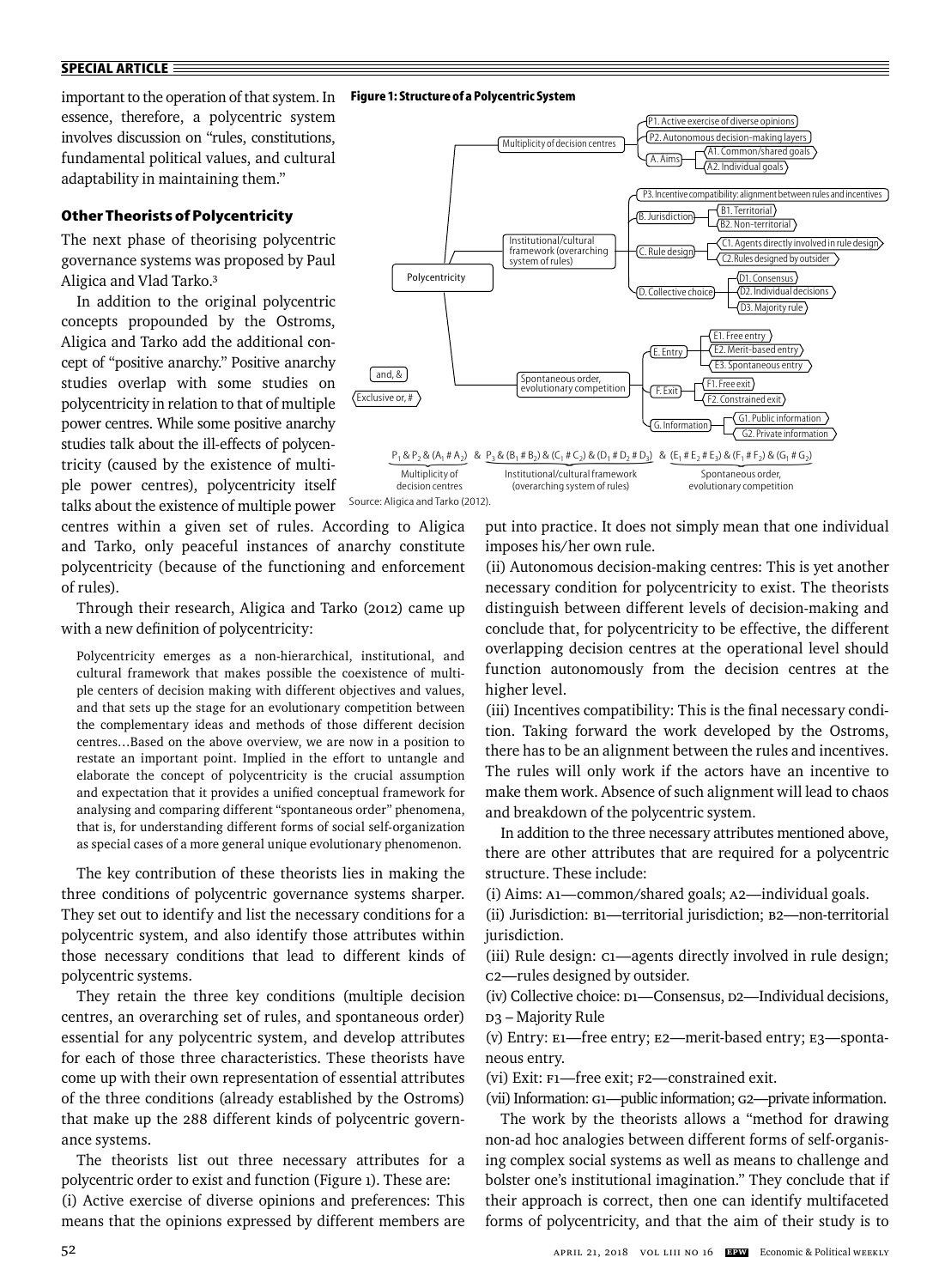improve the efficiency and functioning of different polycentric systems by comparing one to the other, which the framework (as represented in Figure 1) should allow.

#### **Multiple Decision Centres in Bengaluru**

Implementation and monitoring of urban transportation involves multiple agencies. These agencies can be grouped into three categories: first, agencies responsible for urban transport that decide the nature of investments in transport projects such as the urban development department (UDD), transport department, and directorate of urban land transport (DULT)/ Bengaluru Metropolitan Land Transport Authority (BMLTA); second, urban local bodies (ULBs) that are responsible for landuse planning and construction, and maintenance of city road infrastructure, that is Bruhat Bengaluru Mahanagara Palike (BBMP) and Bengaluru Development Authority (BDA), and mass transit operators like BMTC and Bengaluru Metro Rail Corporation Limited (BMRCL); third, agencies that are tangentially or indirectly part of the decision-making process, which includes the infrastructure development department (IDD), Karnataka Urban Infrastructure Development Finance Corporation (KUIDFC), Bengaluru International Airport Planning Authority (BIAPA), National Highways Authority of India (NHAI), and consultants.

## **Bengaluru and the Autonomy Condition**

One of the main conditions of polycentricity is that the agencies involved must operate autonomously, without a central controlling authority. In the case of Bengaluru, each of the agencies mentioned above operates relatively autonomously within its own sphere of authority. For example, although UDD and the transport department are in charge of urban transport planning, ULBs also contribute independently to urban planning function and road infrastructure. Similarly, mass transit operators like BMTC and BMRCL also operate autonomously, though they have levers of administrative control at state and central government levels respectively. It is interesting to note that an agency such as BMTC actively seeks the approval of its board for decisions with major financial implications, even though it is not strictly required to do so. Similarly, decisions on extending or creating new metro routes by the BMRCL need state and central government approvals, since BMRCL is a 50:50 Special Purpose Vehicle (SPV)4 between these governments.5

The transport department of Karnataka is yet another agency which is in charge of urban transport through agencies such as the BMTC, and the Regional Transport Authority (RTA). The RTA is responsible for motor vehicle taxation, issuing vehicular permits, changes in fare for cabs and autorickshaw services. However, it is interesting to note that the transport department has little or no part in the several new mass transit projects being planned for the city.

The issue of autonomy also comes into focus with the state government–city agency relations. The state government being the final sanctioning authority<sup>6</sup> for different urban transport projects, there are instances where they have been known to "guide" city agencies and their managers to implement projects that may or may not be required for the city. This definitely impedes the autonomy of these agencies. In terms of active exercise of opinion, different agencies have different ways of voicing their opinions through access to different levers of power; these could be through plans, reports, and stories to media houses (Planning Commission 2011).

#### **Overarching Rules in Bengaluru**

The second and, perhaps, most important condition for polycentricity is the existence of an overarching set of rules that govern the functioning of the multiple agencies. In the case of urban transport in India or, for that matter, in Karnataka or Bengaluru, there is no one central rule or act that governs urban transport. Instead, urban transport, which has been termed a constitutional orphan by the Planning Commission of India (Planning Commission 2011), has different agencies looking after different aspects. For instance, the Motor Vehicles Act of 1988 governs the issuance of vehicle registrations, issue of licences, emission norms, vehicle specifications, inspection of vehicles, fixing of motor vehicle tax rates, etc, while the responsibility of administering these functions falls on the state transport department and its allied agencies (Regional Transport Authority, Traffic Police, State Pollution Control Board, etc). Thus, the Motor Vehicles Act of 1988 can be considered as the single act that deals with the issues mentioned above. However, this act does not particularly deal with urban transport planning per se.

Rules governing urban transport planning are often myriad. It is a subject that the state government is entrusted with. This means that there is no one set of uniform rules that can be applied across the board. NUTP of 2006 is the only policy concerned with urban transport planning. NUTP focuses on planned urban transport, integrated land-use, and transport planning, as well as mass transit, non-motorised transit, and financing mechanisms to fund urban transport. Thus, NUTP can be considered as a single set of overarching rules that, in a sense, governs urban transport planning.

However, a policy is at best a guideline and cannot be applied on all states and cities. For Bengaluru, an analysis of the urban transport plans prepared by different city agencies reveals that while some agencies are working towards achieving the goals set by NUTP, others may not be totally on board. There are, however, some positive aspects with respect to the state government and ULBs following NUTP. This includes setting up of Urban Metropolitan Transport Authority (UMTA) for Bengaluru, pushing for mass transit projects, looking to build capacities in the area of urban transport planning, increasing road space for pedestrians and non-motorised transport, and other such measures.

With respect to Karnataka and Bengaluru, the Karnataka government has established DULT and BMLTA; however, these agencies do not have much authority to fulfil their mandates, rendering them powerless to accomplish their tasks. The focus on creating transport infrastructure seems to have a bias towards big-ticket projects such as flyovers and under-passes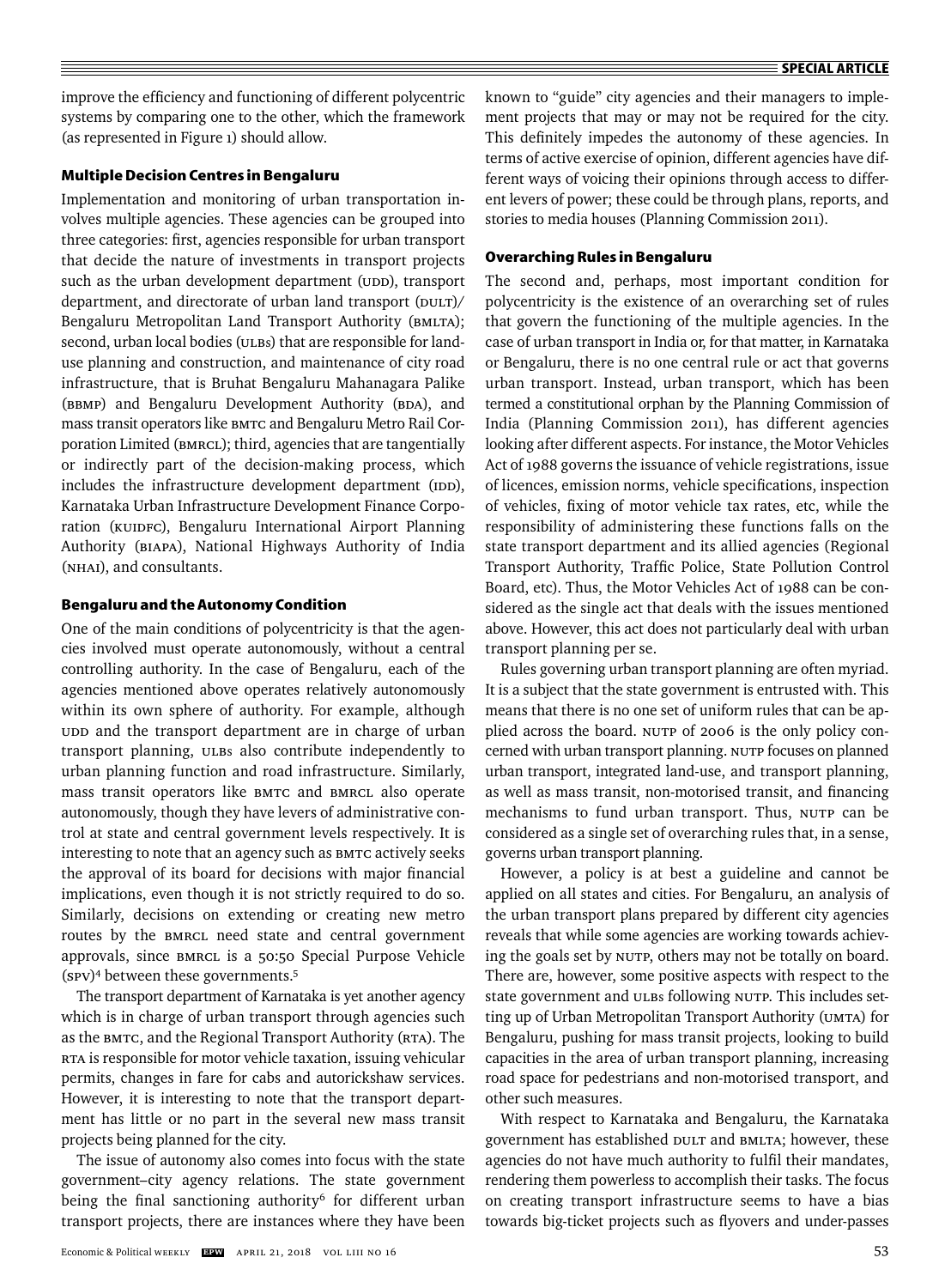#### **SPECIAL ARTICLE**

that primarily favour private motorised users. Even in the domain of public transport, big-ticket projects such as metro rail systems have got a buy-in. On the other hand, low-cost projects like a dedicated bus rapid transit system, suburban rail networks, etc, which could have been completed faster and would have had a deeper impact, are yet to get off the planning block; such outcomes occur because the decisionmaking processes regarding choice of mass transit projects are not transparent. An alternative analysis to assess the choice of mass transit projects before arriving at a specific mode seems to be currently absent.

There are multiple instances where the spirit of NUTP has not been enacted. These include the resistance to implement a parking policy that would have allowed paid parking and the introduction of tolled roads without necessarily providing non-tolled options.

The key to understanding the actions of some of the agencies is to understand the "compatibility between rules and incentives." As mentioned earlier, NUTP is at best a policy that needs appropriate legal and financial backing. There has, in fact, been some progress to bridge the gap between rules and incentives. This has been done through the Jawaharlal Nehru National Urban Renewal Mission (JNNURM) that provided funding for investment in urban transport, purchase of public transit buses, and linking funding to urban-sector reforms, including deepening democracy by transferring city planning functions to ULBs. In the case of Karnataka and Bengaluru, the state government did provide assurances regarding urban reforms, but very little actually changed on the ground. In certain instances, promoting mass transit became a vehicle to promoting big-ticket projects (air-conditioned buses, Bengaluru Metro Rail), the real impact of which is yet to be seen. In summary, an effective overarching set of rules seems to be absent in the case of Bengaluru. The newer Atal Mission for Rejuvenation and Urban Transformation (AMRUT) scheme attempts to implement the spirit of NUTP through focus on sustainable mass transit projects (MUD 2015).

## **Spontaneity in Bengaluru**

The third condition to achieve polycentricity is a spontaneous order (freedom of entry and exit, availability of information). In the case of Bengaluru, these three sub-parameters are extremely restricted (partly on account of legislation). As mentioned earlier, urban transport is largely a state subject and the state government usually has a significant say in the nature of urban transport projects and the planning process as well. The urban transport planning process is such that three to four major agencies are usually in charge of decision-making. The formal rules leave very little scope for non-state players to be formally part of the decision-making process.

However, different groups, with their own interests, use informal means to communicate with the powers that be. In the formal scheme of things, the state government can authorise an entity or individual to be part of the planning process. Over the past decade, Bengaluru has seen two groups—largely led by new-age business heads—coming together to form coalitions to "make the city better." These groups managed to get a buyin to the formal planning process by persuading the then state government (2011–12) to appoint them formally. These groups/ individuals are usually relevant till the political leadership finds them useful or till the next election cycle, after which other such groups find favour with the new political administration. The point is that these arrangements of entry and exit are highly informal and the groups/individuals are usually political appointees. Without this, it is often extremely difficult for non-state entities to be formally part of the decision-making process. The Town and Country Planning Act of 1961 states that public consultations (by way of suggestions and objections) are to be conducted before any development project is undertaken. In reality, this seldom happens and even when groups/individuals provide suggestions, the agency in charge of the project does not have any legal obligation to consider these or even respond to these groups/individuals. Issues of public consultations, public approvals, etc, were discussed in detail under the public eye when the southern stretch of Phase 1 of the Bengaluru metro was being constructed. Citizens and activists came together on numerous occasions to form human chains and protest against the felling of trees, proposed alignment, and loss of property. A documentary on the theme prepared by two prominent film-makers shows that there is a notable difference in perception between what citizens expect from the metro authorities (like public consultations) versus what metro officials thought was their duty (which involved merely informing the public) (Rao and Sonti 2014). In more recent times, the metro project has come under criticism for not sharing information (detailed project reports) for Phase 2, which they ultimately did after sustained public campaigns (Smart City 2017; *Hindu* 2017).

Even though there is very little freedom of entry and exit in the formal sense, government agencies, advocacy groups, consultants, and individuals have found their own ways to play some part in the decision-making process. A favoured way to influencing policy is to co-opt an individual (typically a senior bureaucrat) who wields power in the government. This is a technique that seems to have been perfected by the urban transport stakeholders in Bengaluru. It is also very interesting to note that some of these experts who wield tremendous power do not hold any formal training in transport planning or management.

Information availability is vital for urban transport projects. Information related to urban transport projects could include detailed project reports (DPRs)/proposals, concession agreements, and city master plans. In Bengaluru, as is the case with most of India, information regarding projects is quite difficult to obtain. This is even more so for citizens or advocacy groups who might be affected by urban transport projects or who might be trying to fight the inherent rent-seeking behaviour that usually comes with such projects. In quite a few cases, information availability may be sparse because different departments usually work in silos and may not be willing to share information with those whom they consider outsiders. Information regarding DPRs or concession agreements is also not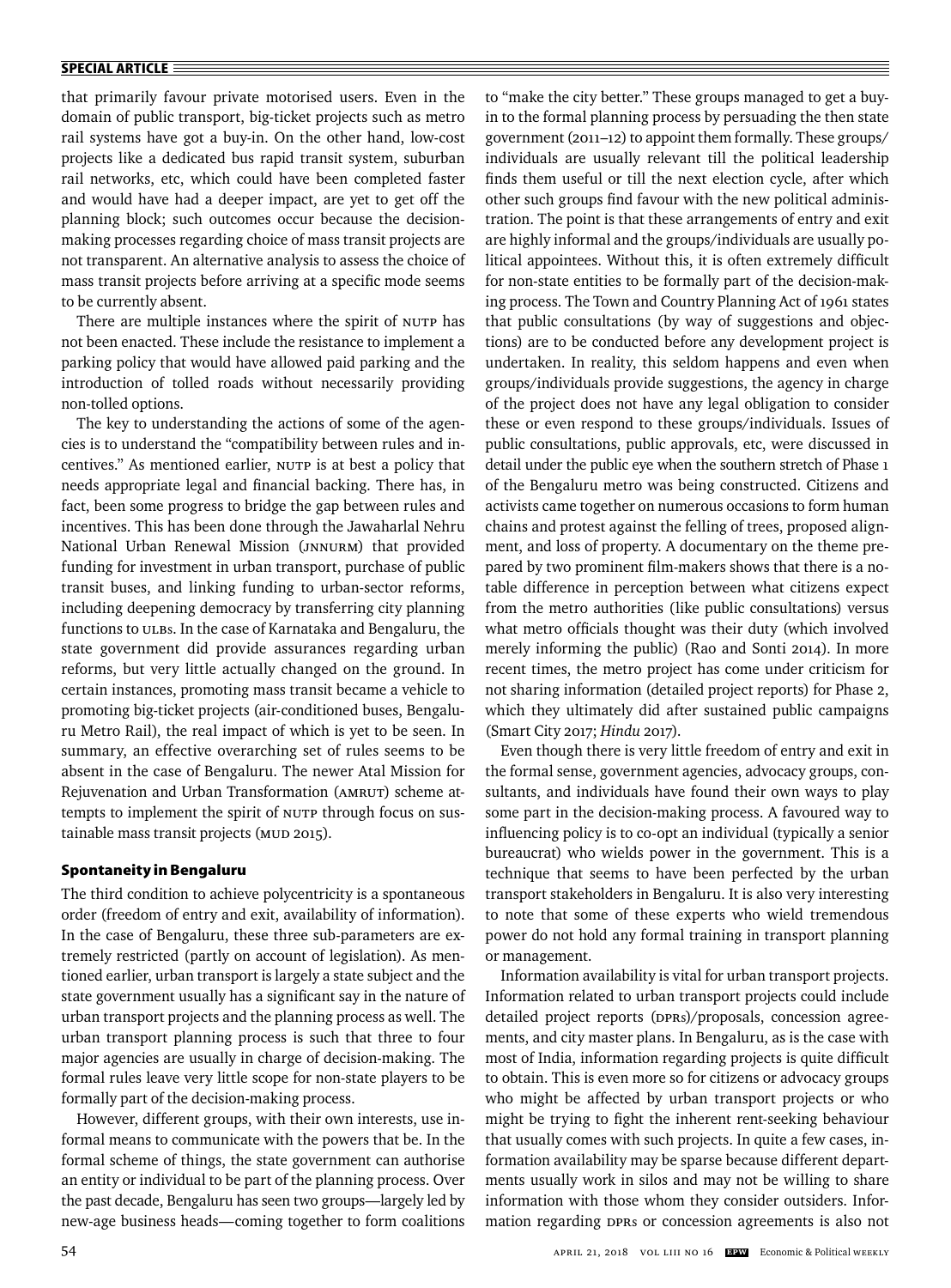made public because they may be deemed proprietary. In many cases, information is not available because the project document may have been cited as "work in progress" or under some kind of review. As mentioned earlier, Bengaluru metro has come in for some criticism regarding non-transparency, and non-availability of data regarding routes, stations, and general decision-making regarding locations of stations, especially for Phase 2. A lot of this information should have been available had a DPR been placed in the public domain. However, it was only after sustained public pressure that the DPR was uploaded on the Namma Metro website. Further, metro officials are also hesitant to take part in public discussions citing the presence of media in such discussions, in spite of the fact that one such meeting was also attended by a member of Parliament from Bengaluru (*Hindu* 2017; Smart City 2017). In addition, there are cases where information is simply missing or concealed because of fear of exposure of potential scams. In such cases, how does one obtain information, especially if the person happens to be outside the system?

In quite a few cases, information trickles through informal sources, often divulged to news media or people/organisations, which then publicise that information through their own channels. Information also reaches the public domain when a higher authority (usually the courts) intervenes by ordering government agencies to release information. The Right to Information (RTI) Act is yet another way by which information can be obtained. However, suffice to say, with relation to what the theory of polycentricity states, information with respect to urban transport plans and projects is usually not in the public domain and sometimes public battles have to be fought in order to ensure that this information is in fact made public.

# **Bengaluru and the Polycentricity Chart**

Studying the Bengaluru case with respect to each condition for polycentricity, two questions arise: first, what is Bengaluru's position on the polycentricity chart, as developed by Aligica and Tarko; second, for an ideal polycentric system to be achieved, what are the conditions to be fulfilled in the case of Bengaluru?

**Multiple decision-making centres:** This condition is fulfilled. There are a number of relatively autonomous government agencies working on different aspects of urban transport in the city. The multiplicity is sometimes on account of the fact that urban transport itself is a diverse domain, with different ministries in charge of different aspects, which is constitutionally mandated. Sometimes, the multiplicity is also on account of organisational design where the state government has deliberately charged different agencies with different aspects of projects.

**Active exercise of diverse opinions**: This condition is also fulfilled. Almost all agencies related to urban transport evolve respective plan documents, which are their blueprints for different projects. The activity of "active exercise of opinion" is ever-evolving and various agencies (governmental, private, and non-profit) and individuals are constantly seeking to push the limits. The recent case of opposition to a steel flyover proposed by the state government, through petitions (Namma Bengaluru Foundation 2016), protest marches (*Hindu* 2016), and presentations to the governor, is an example of the ways by which citizens become active. In the past, a proposed flyover to divert traffic through an affluent residential area was scuttled when residents (led by a member of Parliament) actively protested against it and made their voices heard by the chief minister (Rao 2013).

**Overarching set or rules:** This is partially fulfilled through the NUTP 2006, which can be considered the overarching policy for urban transport planning. Some agencies such as the DULT adhere to the NUTP by coming up with schemes such as a parking policy, dedicated cycling lanes, BRTS projects, etc. Unfortunately, they do not have much power. One could even argue that agencies like DULT or BMLTA have deliberately not been given adequate authority to fulfil their mandates. On the other hand, agencies such as BDA, BBMP, etc, continue to advocate big-ticket projects that would primarily benefit private vehicles. Their actions are in contradiction to the values espoused by the NUTP. Karnataka government's push for a rather expensive steel flyover in Bengaluru (costing ₹1,900 crore) in the face of scientific opinion, seems to be an instance of such a big-ticket project that goes against the tenets of the NUTP.

**Spontaneous order:** This is currently missing. It is the prerogative of the state government to invite different stakeholders to become part of the formal urban transport planning process. Entrants to the table are strictly controlled, though different stakeholders have found multiple ways of being heard, mostly through informal channels.

Thus, from an effective polycentric governance point of view, the case of Bengaluru's transport planning can best be described as partially fulfilling the required conditions.

# **Changes Required in Bengaluru's Transport Planning**

**Overarching rules:** The central, state, and city governments must enforce NUTP that can be considered the set of overarching rules governing urban transport. Appropriate incentive and disincentive mechanisms must be enforced to ensure that different agencies in charge of urban transport strictly adhere to the principles of NUTP while implementing urban transport projects.

**Diverse opinion:** Active exercise of opinions, including those in the formal decision-making process, needs to be institutionalised. Genuine stakeholders (members of civil society, transport experts, project-affected people, and citizens at large) who would like to be part of the decision-making process must be included in the formal governance processes. Although this is an issue that remains to be carefully re-examined, there has been some progress in this regard. The 74th constitutional amendment on decentralised governance goes some way in